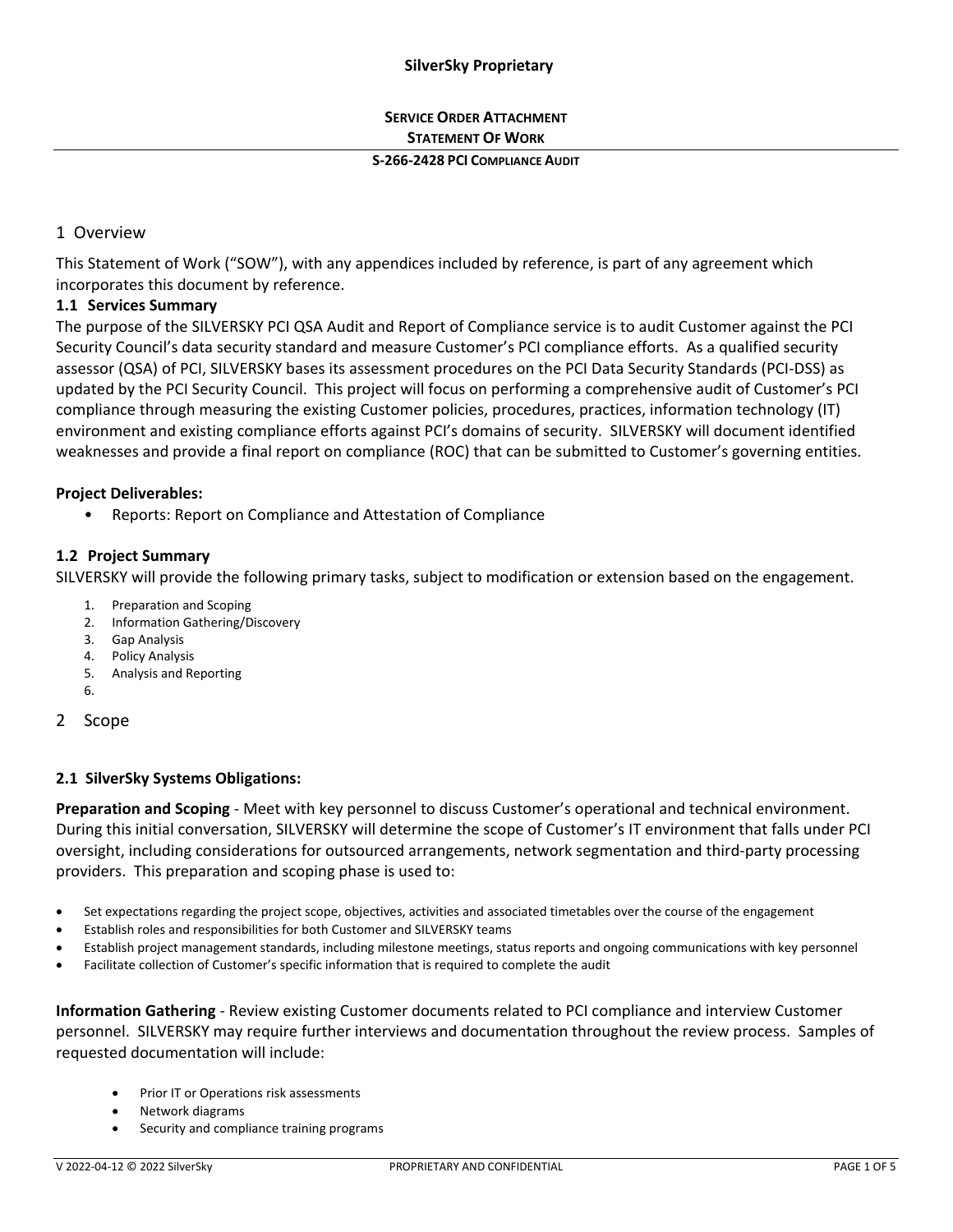- Information security policies and procedures
- Workforce training program documentation
- IT organizational charts
- Security software and hardware lists
- Interview schedules with key personnel

SILVERSKY will utilize the information gathered to better focus and streamline the interviews. SILVERSKY will schedule a combination of group and individual interviews with personnel from various functional areas. The interview process will focus on the areas outlined in the final PCI-DSS security regulation.

**Audit Analysis** – Evaluate the in-scope processes, systems and applications against the requirements of the PCI-DSS security requirements. SILVERSKY will examine the security and control structure or related information systems and business processes that are involved in Customer's collection, use and disclosure of credit card data to determine their compliance. During this phase SILVERSKY will:

- Assess how Customer uses, collects, and discloses credit card information throughout key business, technology infrastructure, relevant systems and business processes
- Interview key system and business stakeholders to identify current policies and practices related to credit card data
- Identify and assess information security risks within key functional areas associated with credit card data
- Understand current risk management techniques for addressing security and privacy risks
- Identify deficiencies and gaps in the security practices through targeted tests and control analysis
- Develop detailed recommendations to assist Customer's remediation of deficiencies

SILVERSKY will review these six domains for compliance with the PCI-DSS requirements:

## **Build and Maintain a Secure Network**

Requirement 1: Install and maintain a firewall configuration

Requirement 2: Do not use vendor-supplied defaults

## **Protect Cardholder Data**

Requirement 3: Protect stored cardholder data Requirement 4: Encrypt transmission of cardholder data

#### **Maintain a Vulnerability Management Program**

Requirement 5: Use and regularly update anti-virus software or programs

Requirement 6: Develop and maintain secure systems and applications

#### **Implement Strong Access Control Measures**

Requirement 7: Restrict access to cardholder data by business need to know

Requirement 8: Assign a unique ID to each person with computer access

Requirement 9: Restrict physical access to cardholder data

#### **Regularly Monitor and Test Networks**

Requirement 10: Track and monitor all access to network resources and cardholder data Requirement 11: Regularly test security systems and processes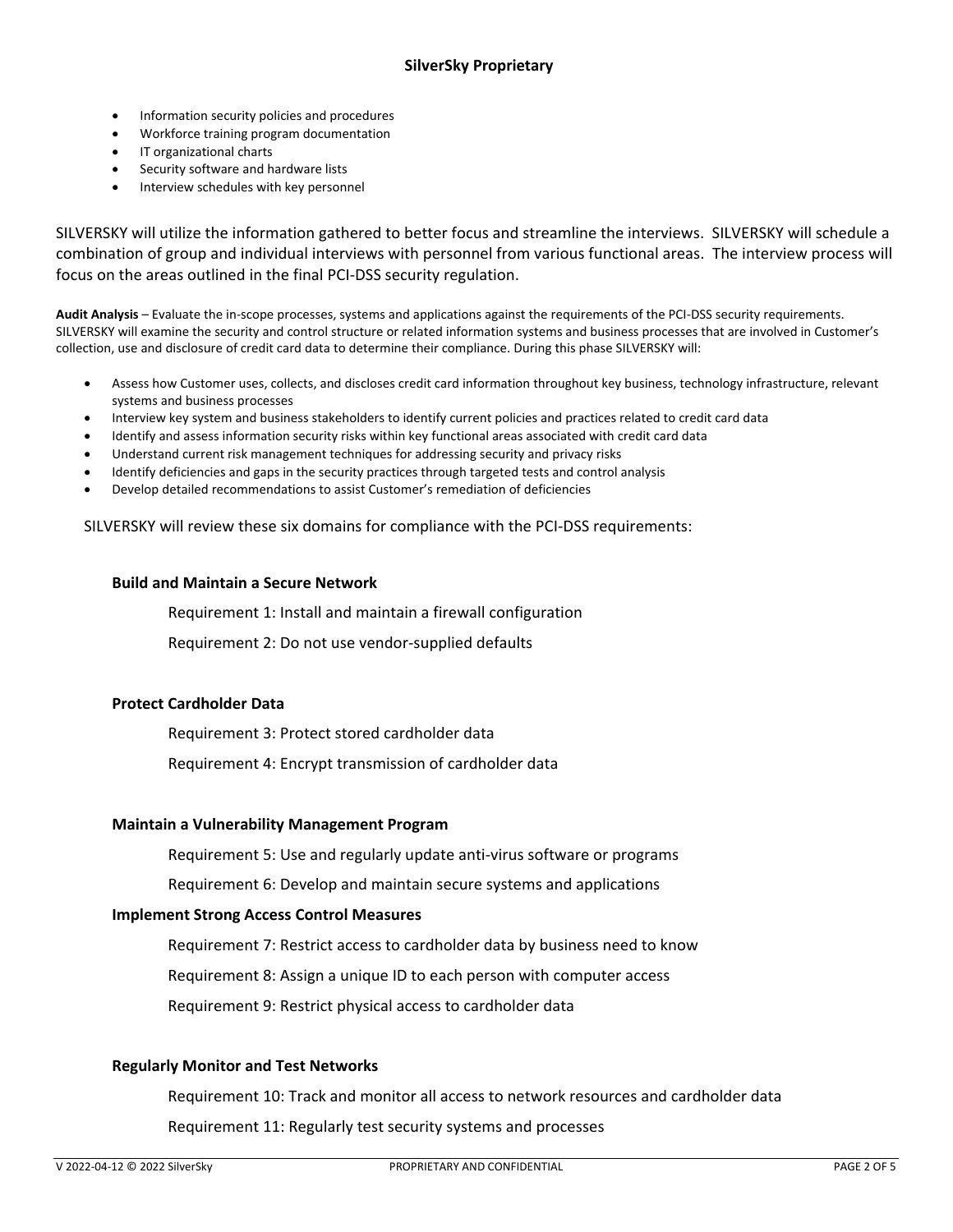## **Maintain an Information Security Policy**

Requirement 12: Maintain a policy that addresses information security for all personnel

**PCI Security Policy and Procedures Review** - Review and audit Customer PCI security policies for compliance with PCI requirements and generally accepted industry practices. SILVERSKY will perform a gap analysis of existing Customer policies and procedures against PCI-DSS requirements to provide a suggested roadmap for compliance. SILVERSKY will present all findings during this review to allow for remediation of any missing documentation as early as possible. In addition, SILVERSKY will review Customer process documents and plans for PCI-related requirements (e.g., software development, incident response, access request forms and termination checklists.)

**Analysis and Reporting** - Analyze the data generated from the review to develop a final audit report. SILVERSKY will develop a list of items that are not satisfactory or are out of compliance with the PCI standard. Customer will have 60 days to show evidence of compliance with these areas or submit a compensating controls worksheet that details alternative controls in place that meet the PCI criteria.

## **2.2 Deliverables**

At the conclusion of the audit, SILVERSKY will provide two reports: a comprehensive report on compliance and a letter of attestation on compliance. Customer will have an opportunity to review drafts of the two reports. SILVERSKY will deliver a final version after joint review with Customer.

**Report on Compliance** - Formatted in accordance with the requirements set forth in the PCI security standard and includes:

- A detailed breakdown and description of the individually reviewed areas
- Status of compliance within each of the areas reviewed
- Detail of the audit performed on the controls to validate the control
- Overall audit status of the business against the PCI standard

**Attestation of Compliance Letter** - Formatted in accordance with the requirements set forth in the PCI security standard and includes:

- A letter detailing the scope of the audit and description of the business
- A summary of the audit results obtained from this assessment
- Key dates and timeframes of the audit work

#### **2.3 Out of Scope**

Any activity not explicitly included in this SOW is considered out of scope. In the event that Customer requests additional services, such services will be the subject of a change request.

#### 3 Customer Obligations and Assumptions

Services, fees and work schedule are based upon the assumptions, representations and information supplied by Customer. Customer's fulfilment of these responsibilities is critical to the success of the engagement.

#### **3.1 Customer Obligations**

- **Project Liaison** Designate an authorized representative to authorize completion of key project phases, assign resources and serve as project liaison
- **Access**  Ensure SILVERSKY consultants have access to key personnel and data requested
- **Resources** Furnish SILVERSKY with Customer personnel, facilities, resources and information and perform tasks promptly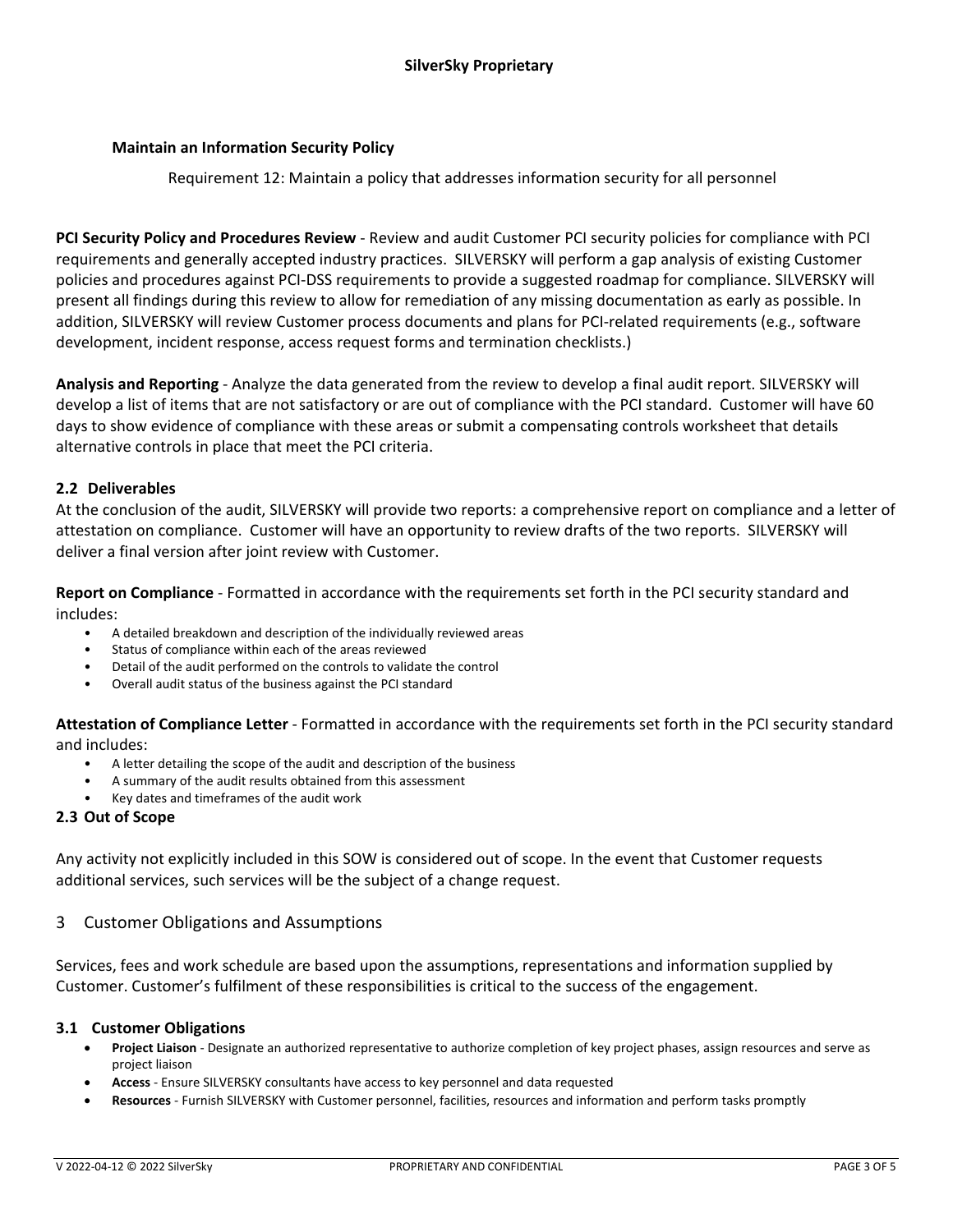# **SilverSky Proprietary**

- **Cooperation** Ensure all of Customer's employees and contractors cooperate fully with SILVERSKY and in a timely manner. SILVERSKY will advise Customer if an increased level of Customer participation is required in order for SILVERSKY to perform the Services under this SOW.
- **Documentation** Timely deliver all documentation requested by SILVERSKY including Customer's security policies, network diagrams, server listings and procedures

## **3.2 SILVERSKY Assumptions**

- Customer will provide SILVERSKY with reasonably requested information SILVERSKY can rely on to be current, accurate and complete.
- Customer will provide access to Customer's personnel who have detailed knowledge of Customer's security architecture, network architecture, computer environment and related infrastructure.
- Customer will provide access to Customer's personnel who understand Customer's security policies, regulations and requirements.
- Customer will evaluate SILVERSKY deliverables and immediately notify SILVERSKY of any perceived problems or issues with SILVERSKY obligations.
- SILVERSKY will immediately notify Customer of any perceived problems or issues regarding Customer obligations.
- Customer is responsible for any additional costs if SILVERSKY is unable to perform the Services due to Customer's delay or other failure to fulfill its obligations under this Statement of Work.

# **4 Project Parameters**

## **4.1 Project Scope**

The scope of the project is based on the above description with the additional details listed as follows:

| <b>Project Component</b>          | Parameter(s)                                        |
|-----------------------------------|-----------------------------------------------------|
| <b>Project Start Date</b>         | Typically, within 30 days of Effective Date         |
| <b>Project Duration</b>           | Approximately 3 weeks, subject to project variables |
|                                   | Consulting Days not to Exceed                       |
| PCI QSA Compliance Audit - Tier 1 | 30                                                  |
| PCI QSA Compliance Audit - Tier 2 | 25                                                  |
| PCI QSA Compliance Audit - Tier 3 | 20                                                  |
| PCI QSA Compliance Audit - Tier 4 | 16                                                  |
| PCI QSA Compliance Audit - Tier 5 | 11                                                  |

Pricing is based upon your Tier of service and you are not allowed to downgrade if the engagement last less than your maximum days set forth in the table above.

# **4.2 Location and Travel Reimbursement**

The Services defined in this SOW may require onsite participation by SILVERSKY staff at Customer location(s).

For Customer-approved onsite participation, Customer will be invoiced for all actual SILVERSKY staff travel and living expenses associated with all onsite visits. An administration fee of ten percent (10%) of all travel and living expenses will be billed to Customer if Customer requires an itemized statement of such expenses.